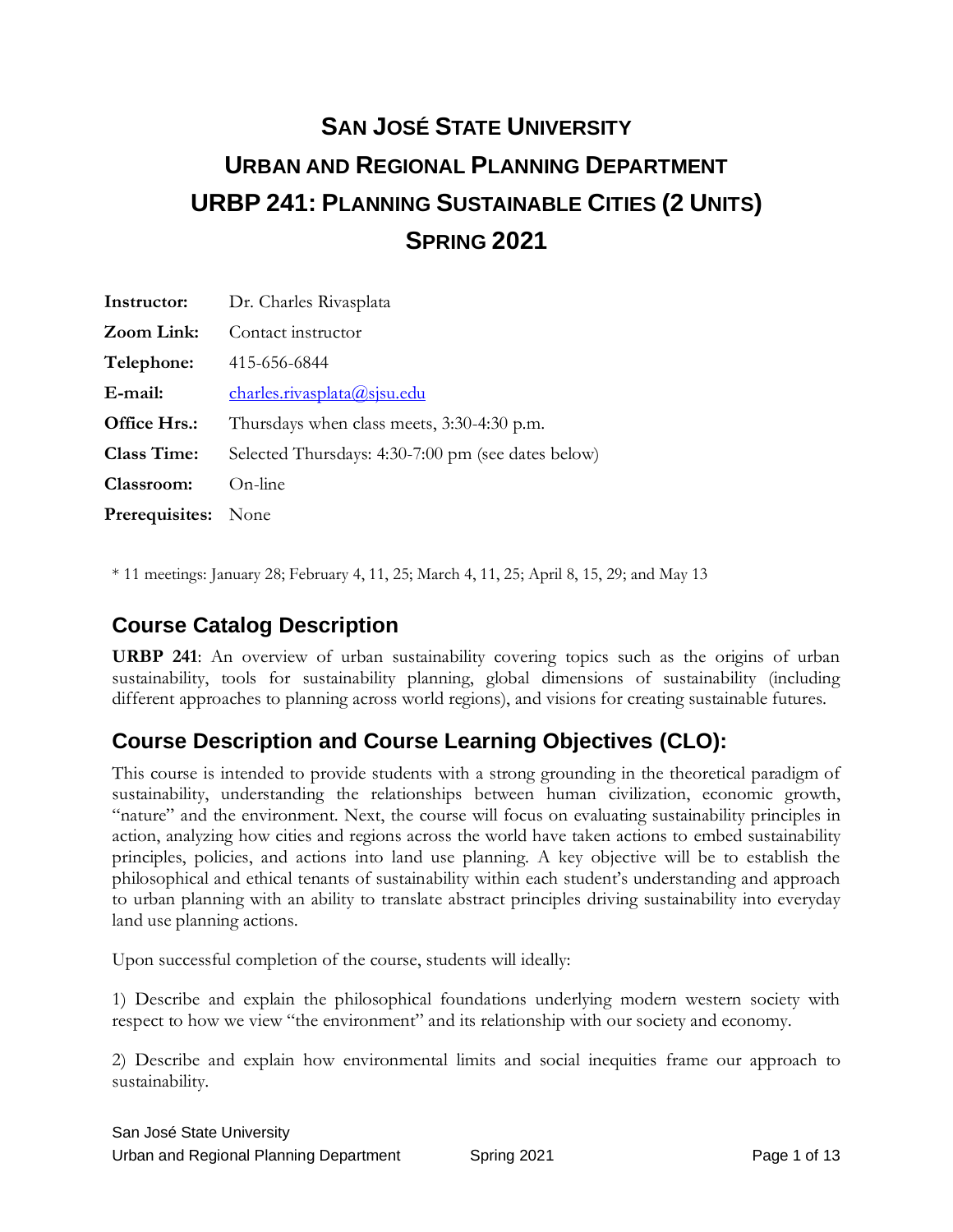3) Describe and explain the core tenants of sustainability in a concise manner, interweaving the three "E"'s that guide sustainability –environment, economy, and equity.

4) Describe and explain the modern origins of land use planning and how the regulatory approach of addressing the externalities of land development can serve to implement sustainability objectives.

5) Apply and critique sustainability planning tools such as sustainability indicators, ecological footprint analysis, and green building certification.

6) Identify subject areas related to urban sustainability such as land use, urban design, transportation, environmental planning, resource use, environmental justice, local economic development, and architecture and building construction practices, and explain how these individual topics fit together.

7) Describe and explain natural resource and pollution control factors in planning, as well as how to create sustainable futures.

8) Describe and explain urban sustainable development practices used in cities and regions across the world, including those in Europe, Asia, and South America.

9) Describe and explain interactions, flows of persons and goods, cultures, and differing approaches to urban sustainability planning across world regions.

10) Describe and explain how to effectively communicate sustainability principles to the public and elected officials to inspire action.

### **Planning Accreditation Board (PAB) Knowledge Components**

This course covers the following five PAB Knowledge Components:

1d) Human Settlements and History of Planning: understanding of the growth and development of places over time and across space.

1e) The Future: understanding of the relationships between past, present, and future in planning domains, as well as the potential for methods of design, analysis, and intervention to influence the future.

1f) Global Dimensions of Planning: appreciation of interactions, flows of people and materials, cultures, and differing approaches to planning across world regions.

3c) Sustainability and Environmental Quality: appreciation of natural resource and pollution control factors in planning and understanding of how to create sustainable futures.

A complete list of the Planning Accreditation Board Knowledge Components can be found at the following link: [https://www.sjsu.edu/urbanplanning/graduate/masters-in-urban-planning/pab](https://www.sjsu.edu/urbanplanning/graduate/masters-in-urban-planning/pab-knowledge.php)[knowledge.php.](https://www.sjsu.edu/urbanplanning/graduate/masters-in-urban-planning/pab-knowledge.php)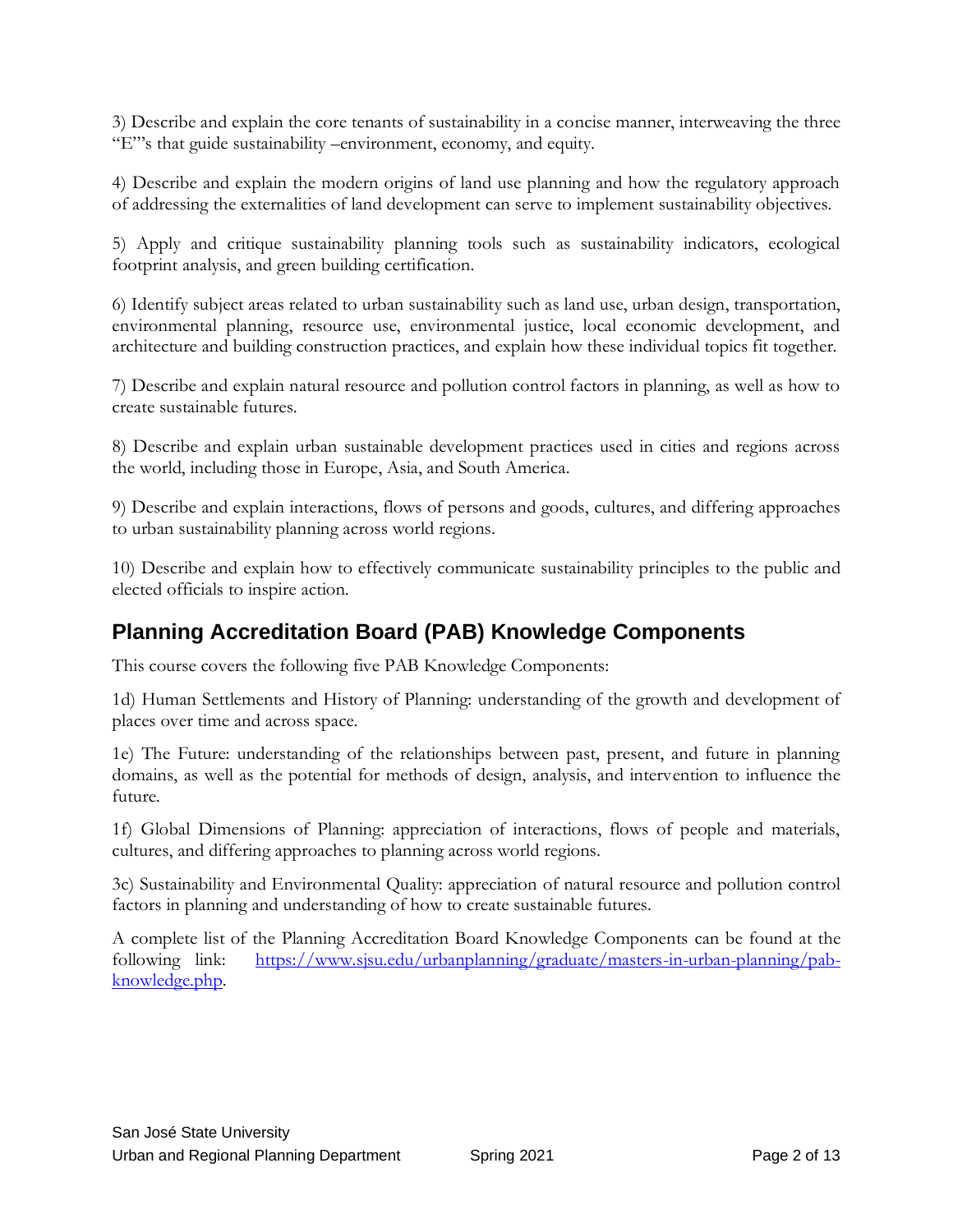### **Required Course Texts**

All course readings are either available online or are on Canvas; and TED Talks are available online. Please consult the Course Schedule at the end of the syllabus for week-by-week reading assignments.

# **Online Teaching Considerations**

This class will be taught entirely online. Key considerations arising from the online delivery mode include the following:

- Students are required to have an electronic device (laptop, desktop or tablet) with a camera and built-in microphone. SISU has a free [equipment loan](https://www.sjsu.edu/learnanywhere/equipment/index.php) program available for students.
- Students are responsible for ensuring that they have access to reliable Wi-Fi during tests. If students are unable to have reliable Wi-Fi, they must inform the instructor, as soon as possible
- Students are encouraged, but not required, to turn on their cameras in Zoom
- We intend to record some classes and post them on Canvas. University policy  $(S12-7)$ requires consent from all individuals who will appear in a class recording. We will poll the class during our first session regarding consent to recording.
- Students are prohibited from recording class activities (including class lectures, office hours, advising sessions, etc.), distributing class recordings, or posting class recordings.

### **Zoom Classroom Etiquette**

- **Mute Your Microphone:** To help keep background noise to a minimum, make sure you mute your microphone when you are not speaking.
- **Be Mindful of Background Noise and Distractions:** Find a quiet place to "attend" class, to the greatest extent possible.
	- o Avoid video setups where people may be walking behind you, people talking/making noise, etc.
	- o Avoid activities that could create additional noise, such as shuffling papers, listening to music in the background, etc.
- **Position Your Camera Properly:** Be sure your webcam is in a stable position and focused at eye level.
- **Limit Your Distractions/Avoid Multitasking:** You can make it easier to focus on the meeting by turning off notifications, closing or minimizing running apps, and putting your smartphone away (unless you are using it to access Zoom).
- **Use Appropriate Virtual Backgrounds:** If using a virtual background, it should be appropriate and professional and should NOT suggest or include content that is objectively offensive or demeaning.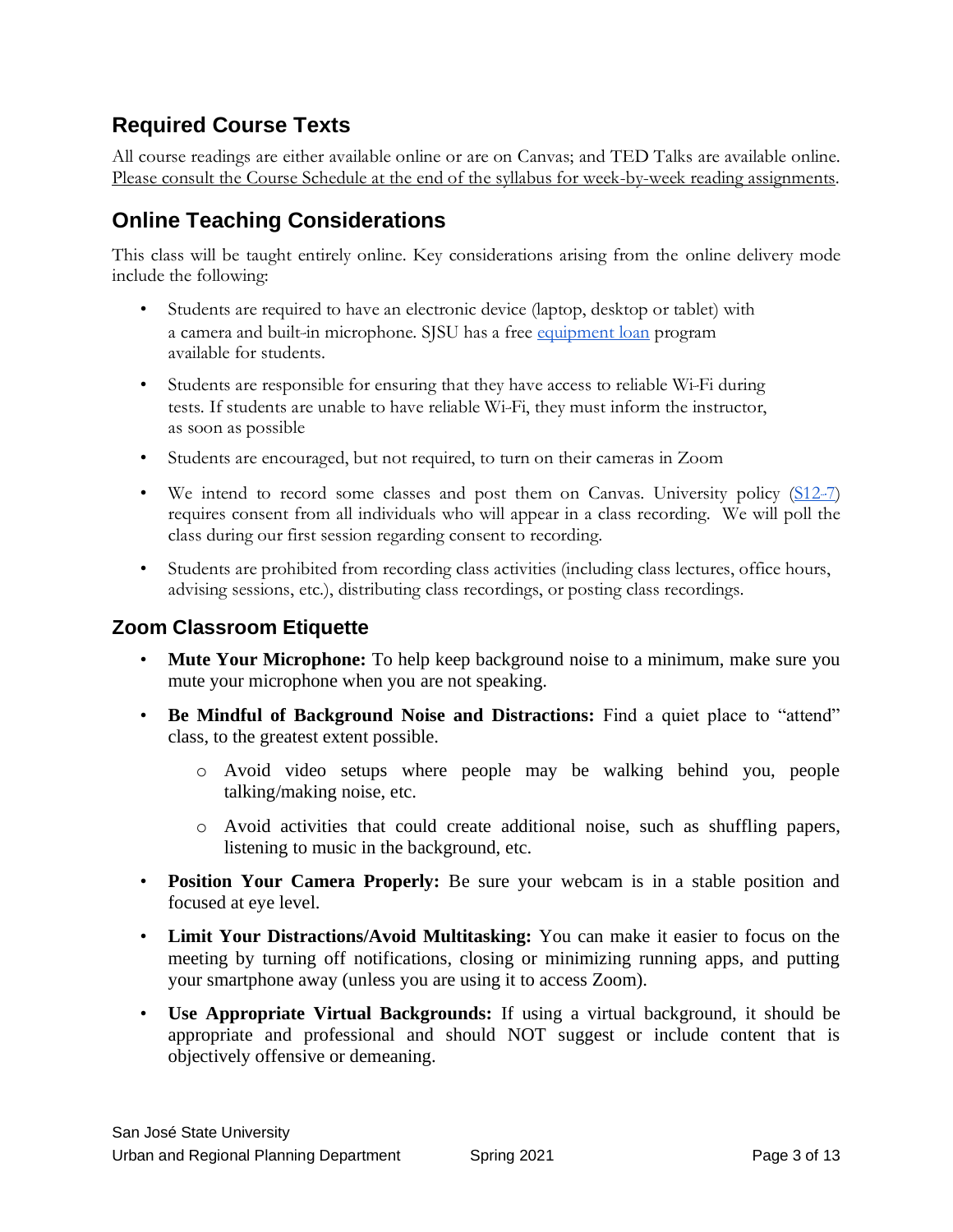## **Course Assignments and Grading Policy**

| <b>Assignments and Graded Activities</b>                          | Due<br>Date(s) | Percent of<br>Course<br>Grade | <b>Course Learning</b><br><b>Objectives</b><br>Covered |
|-------------------------------------------------------------------|----------------|-------------------------------|--------------------------------------------------------|
| Reading Memos (5)                                                 | Ongoing        | 15                            | All                                                    |
| Class Participation                                               | Ongoing        | 10                            | All                                                    |
| Assignment 1                                                      | Feb. 25        | 15                            | 1d, 1f, 3c                                             |
| Assignment 2                                                      | Mar. 25        | 20                            | 1e, 1f, 3c                                             |
| Assignment 3                                                      | Apr. 29        | 20                            | All                                                    |
| Final Term Paper (10 pp.)/Discussion on an<br>aspect of the paper | May 13         | 20                            | All                                                    |

Your grade for the course will be based on the following assignments and other class activities:

This class only meets eleven times during the semester. As such, each student should make every effort to be in class on a regular basis. If you are sick or have an unavoidable conflict, please notify me in advance by email. All students in the class will be expected to have read the required readings before the start of each class and be ready to discuss the key questions and issues raised. Class discussion is an important component of URBP 241 and thus, reading and participation in class constitute a significant component of the course grade.

Success in this course is based on the expectation that for each unit of credit, students will spend a minimum of 45 hours per semester (normally, three hours per unit per week with one of the hours used for lecture) in class or preparing/studying course-related activities.

#### **Sustainability in Action – Three Part Evaluation**

One of your principal class assignments will be a three-part evaluation of sustainability principals in action through the lens of a selected community to study. In these three assignments, described below and on the next page, you will evaluate the principals of sustainability planning by examining:

(a) the characteristics of the community with respect to resource needs (energy, water, food), their ecological footprint, socio-economic characteristics;

(b) current planning documents adopted by the municipality (or other governing agencies) address long term sustainability in the community with respect to resource needs, environmental constraints, and socio-economic characteristics, and

(c) measures that you would prescribe so that the community is sustainable and resilient.

The course workload will primarily be based on the following activities:

#### • **Reading Memos/Class Participation**

Students will post on Canvas a one-page summary/reaction memo for one of the assigned readings by 12:00 noon on the following class dates: February 4, February 25, March 11, April 8, and April 15. Maximum of 15 points (up to 3 points per memo)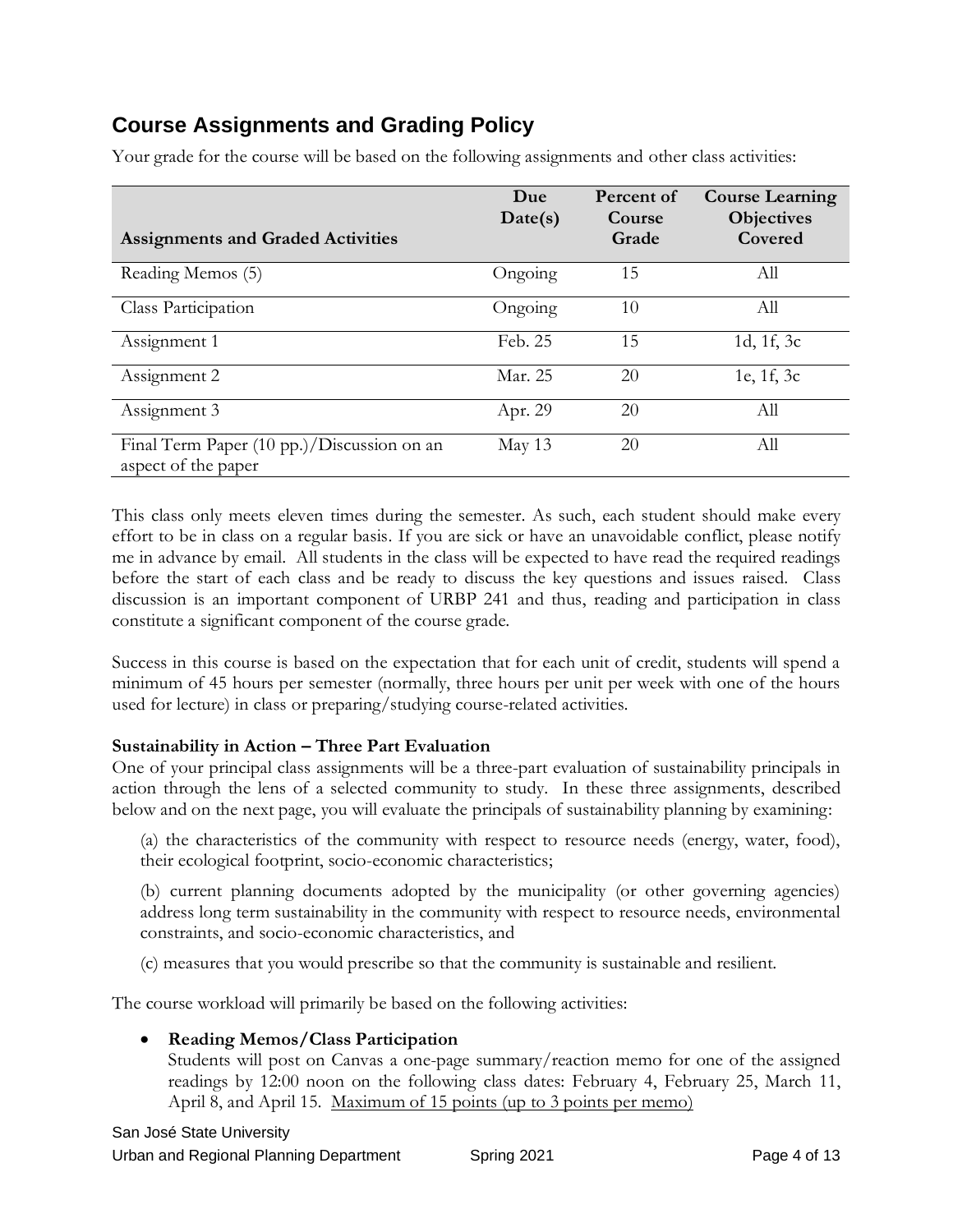#### • **Class Participation**

Students will be expected to actively contribute to class discussions throughout the semester and will assist in leading a class discussion in one of the scheduled classes held during the semester. Maximum of 10 points.

#### • **Assignment 1: Community Summary (Student Assignment – 4 pp. max.)**

This assignment, due on Canvas on February 25 at 4:30 p.m., will identify a community for evaluation – one encapsulated by one government jurisdiction (County, City) that has specific geographic boundaries and community characteristics. It will summarize (a) the characteristics of the community (size, demographics, economic activity) (b) its resource needs and where they come from (power, water, food, materials), and (c) an initial evaluation of the community's environmental "footprint" and socioeconomic characteristics. Maximum of 15 points.

#### • **Assignment 2: Planning and Gap Analysis (Student Assignment –4 pp. max.)**

This assignment, due on Canvas on March 25 at 4:30 p.m., will provide a summary of the community's planning documents (General Plan, Zoning, Sustainability Plans, and Climate Action Plans) and evaluate how the community addresses long-term sustainability needs. Specifically, as part of a gap analysis, it will evaluate if these planning documents address the resource needs and any socioeconomic issues identified in the first assignment. Maximum of 20 points.

#### • **Assignment 3: Sustainability Policy / Proposal (Group Paper & Presentation)**

In groups, based on the research and background information acquired from the first two assignments – for one community, you will draft a proposal for a program, policy or tool that you will advocate be adopted by the community to address sustainability needs (due on Canvas on April 29 at 4:30 p.m.). Each group member will be expected to cover a specific area of work. This assignment will include both a report containing research and recommendations, and a 15-minute group presentation on April 29. Maximum of 20 points per student.

• **Term Paper Project** will cover a sustainability theme. The student will e-mail and post on Canvas a medium-length (10-page, double-spaced) term paper on May 13 at 4:30 p.m. and give an informal, 5-minute presentation on an aspect (no Powerpoints please). A grading rubric for the Final Paper will be provided in February and a one to two-page outline of the term paper should be e-mailed to the instructor by March 4. Comparative studies of up to two cases are welcomed, as are papers focused on a single issue. Focus the paper on a topic and make sure that there is adequate material on it. Ideally, your paper will feature an introduction (purpose/objectives); a brief (half-page to one-page) literature search; description of current policy frameworks; a synthesis of the findings in light of urban policies and/or best practices; and a conclusion and/or set of recommendations. Maximum of 20 points.

Here are possible subject areas for term paper projects:

- 1. Sustainable Urban Infrastructure
- 2. Sustainable Campus Planning.
- 3. Transport, Land Use and Climate Change (e.g., SB 375)

### San José State University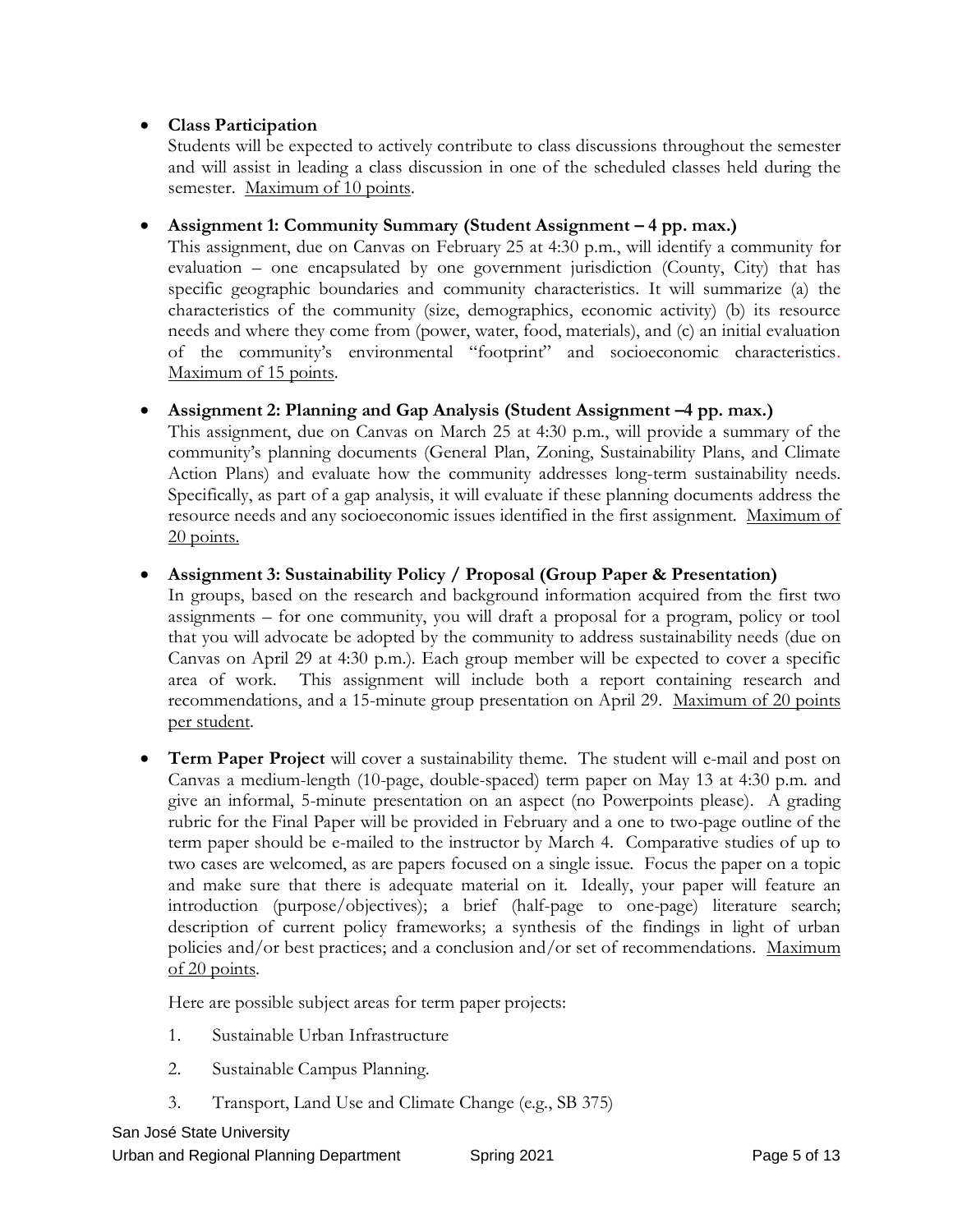- 4. Recent Legislation Supporting Sustainable Cities
- 5. Developing and Implementing Sustainable Targets
- 6. Designing Sustainable Housing
- 7. Sustainability and Urban Form
- 8. Sustainable Public Transport Systems
- 9. Sustainability and the General Plan
- 10. Other Subject Areas by Mutual Agreement.

### **Calculation of Final Course Letter Grade**

As indicated in the table above, the final course grade incorporates graded activities. The following scheme will be used to translate each student's total numeric score into a final grade for the course:

A+ (98 to 100); A (93 to 98); A- (90 to 93); B+ (87 to 90); B (83 to 87); B- (80 to 83); C+ (77 to 80); C (74 to 77); C- (70 to 74); D+ (68 to 70); D (66 to 68); D- (63 to 66); F (below 63).

### **Other Grading and Assignment Issues**

All classwork received late will be marked down accordingly.

Reading Memos (5): If received within the first 24 hours after the scheduled 12:00 noon deadline, they will be marked down 0.2 point (from a total of one point per memo). Thereafter, it will be marked down according to the following schedule:

1-4 days late: 0.5 point

4-7 days late: 1.0 point

Over 7 days: no credit given

Assignments 1, 2 and 3: If received within 24 hours of the 4:30 P.M. deadline, it will be marked down 2 points. Thereafter, it will be marked down according to the following schedule:

1-4 days late: 4 points

Over 4 days: 6 points

Final Paper: If received within 24 hours of the 4:30 p.m. deadline on May 13, it will be marked down 2.5 points. Thereafter, it will be marked down according to the following schedule:

1-4 days late: 5 points

4-7 days late: 10 points

7-10 days late: 12 points

### **Classroom Protocol**

Students are expected to arrive on time to class, be courteous to other students and the instructors and refrain from using a cell phone, texting and the internet in class, except as permitted by the instructors. If you need to be absent, please notify both instructors at your earliest convenience. I

San José State University Urban and Regional Planning Department Spring 2021 Spring 2021 Page 6 of 13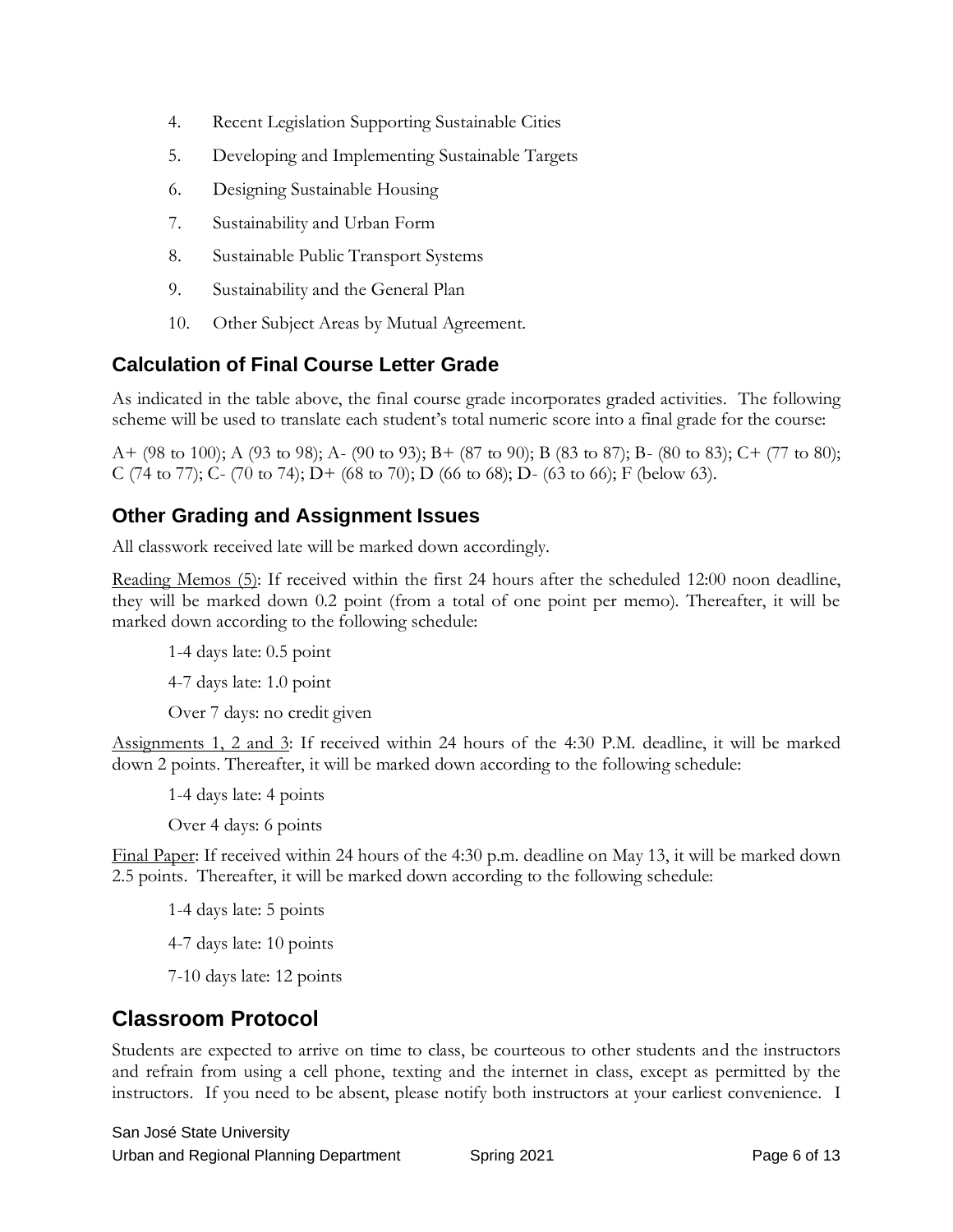recognize that illness, personal emergencies and other legitimate conflicts may occur, however please remember that each class meeting represents a substantial fraction of the total course. Be sure to check with the instructors regarding any materials or information given out at the session you were absent from, and if possible, obtain class notes from a classmate.

### **University Policies**

Per University Policy S16-9, university-wide policy information relevant to all courses, such as academic integrity, accommodations, etc. will be available on Office of Graduate and Undergraduate Programs' Syllabus Information web page at http://www.sjsu.edu/gup/syllabusinfo/.

### **Academic Integrity Statement, Plagiarism, and Citing Sources Properly**

SJSU's Policy on Academic Integrity states: "Your commitment, as a student, to learning is evidenced by your enrollment at San Jose State University." The [University Academic Integrity](http://www.sjsu.edu/senate/docs/S07-2.pdf)  [Policy S07-2](http://www.sjsu.edu/senate/docs/S07-2.pdf) at<http://www.sjsu.edu/senate/docs/S07-2.pdf> requires you to be honest in all your academic course work. Faculty members are required to report all infractions to the office of Student Conduct and Ethical Development. The [Student Conduct and Ethical Development](http://www.sjsu.edu/studentconduct/)  [website](http://www.sjsu.edu/studentconduct/) is available at [http://www.sjsu.edu/studentconduct/.](http://www.sjsu.edu/studentconduct/)

Plagiarism is the use of someone else's language, images, data, or ideas without providing proper attribution. It is a very serious offense both in the university and in your professional work. Plagiarism is both theft and lying--you have stolen someone else's ideas, and then have lied by implying that they are your own.

> **Plagiarism will lead to grade penalties and a record filed with the Office of Student Conduct and Ethical Development. In severe cases, students may also fail the course or even be expelled from the university.**

> **If you are unsure what constitutes plagiarism, it is your responsibility to make sure you clarify the issues before you hand in draft or final work.**

Learning when to cite a source (and when not to) is an art, not a science. However, here are some common examples of plagiarism that you should be careful to avoid:

- Using a sentence (or even a part of a sentence) that someone else wrote without identifying the language as a quote by putting the text in quote marks and referencing the source.
- Paraphrasing somebody else's theory or idea without referencing the source.
- Using a picture or table from a webpage or book without reference the source.
- Using data some other person or organization has collected without referencing the source.

The University of Indiana has developed a very helpful website with concrete examples about proper paraphrasing and quotation. See the following pages:

- Overview of plagiarism at [www.indiana.edu/~istd/overview.html](http://www.indiana.edu/~istd/overview.html)
- Examples of plagiarism at [www.indiana.edu/~istd/examples.html](http://www.indiana.edu/~istd/examples.html)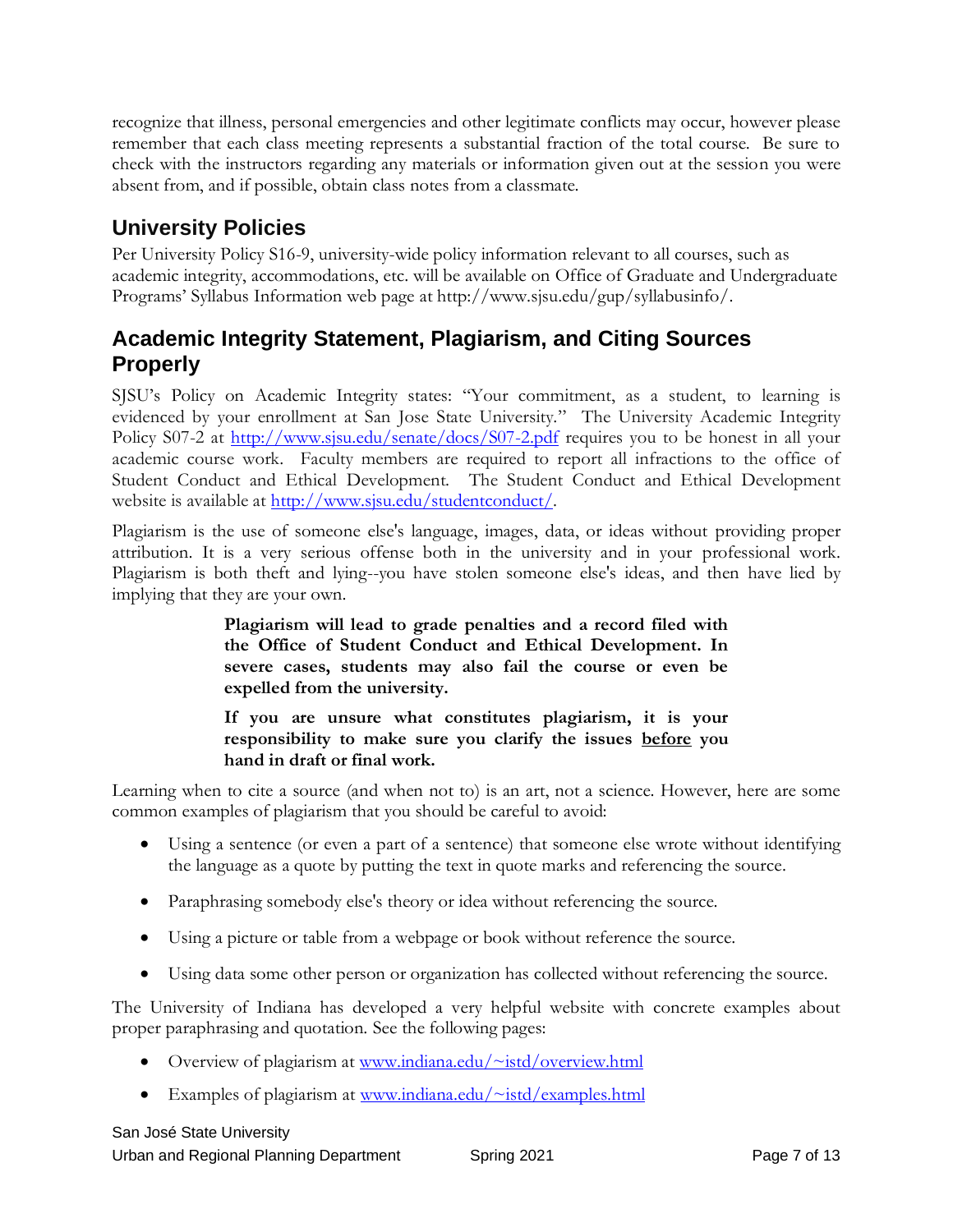Plagiarism quiz at [www.indiana.edu/~istd/test.html](http://www.indiana.edu/~istd/test.html)

If you still have questions, feel free to talk to the instructors personally. There is nothing wrong with asking for help, whereas even unintentional plagiarism is a serious offense.

### **Citation style**

It is important to properly cite any references you use in your assignments. The Department of Urban and Regional Planning uses Kate Turabian's *A Manual for Writers of Research Papers, Theses, and Dissertations*, Eighth Edition (University of Chicago Press, 2013, ISBN: 978-0226816388). Copies are available in the SJSU King Library. Additionally, the book is relatively inexpensive, and you may wish to purchase a copy. Please note that Turabian's book describes two systems for referencing materials: (1) "notes" (footnotes or endnotes), plus a corresponding bibliography, and (2) in-text parenthetical references, plus a corresponding reference list. In this class, students should use the second system, i.e., in-text parenthetical references.

### **Accommodation for Disabilities**

If you need course adaptations or accommodations because of a disability, or if you need to make special arrangements in case the building is evacuated, please make an appointment with the instructors as soon as possible, or see us during office hours. Presidential Directive 97-03 requires that students with disabilities requesting accommodations register with the Accessible Education Center or AEC (formerly known as the Disability Resource Center or DRC) to establish a record of their disability.

You can find information about the services SJSU offers to accommodate students with disabilities at the AEC website a[t www.aec.sjsu.edu.](http://www.aec.sjsu.edu/)

### **Accommodation to Students' Religious Holidays**

San José State University shall provide accommodation on any graded class work or activities for students wishing to observe religious holidays when such observances require students to be absent from class. It is the responsibility of the student to inform the instructor, in writing, about such holidays before the add deadline at the start of each semester. If such holidays occur before the add deadline, the student must notify the instructor, in writing, at least three days before the date that he/she will be absent. It is the responsibility of the instructor to make every reasonable effort to honor the student request without penalty, and of the student to make up the work missed. See [University Policy S14-7](http://www.sjsu.edu/senate/docs/S14-7.pdf) a[t http://www.sjsu.edu/senate/docs/S14-7.pdf.](http://www.sjsu.edu/senate/docs/S14-7.pdf)

### **Consent for Recording of Class and Public Sharing of Instructor Material**

Common courtesy and professional behavior dictate that you notify someone when you are recording him/her. You must obtain the instructor's permission to make audio or video recordings in this class. Such permission allows the recordings to be used for your private, study purposes only. The recordings are the intellectual property of the instructor; you have not been given any rights to reproduce or distribute the material.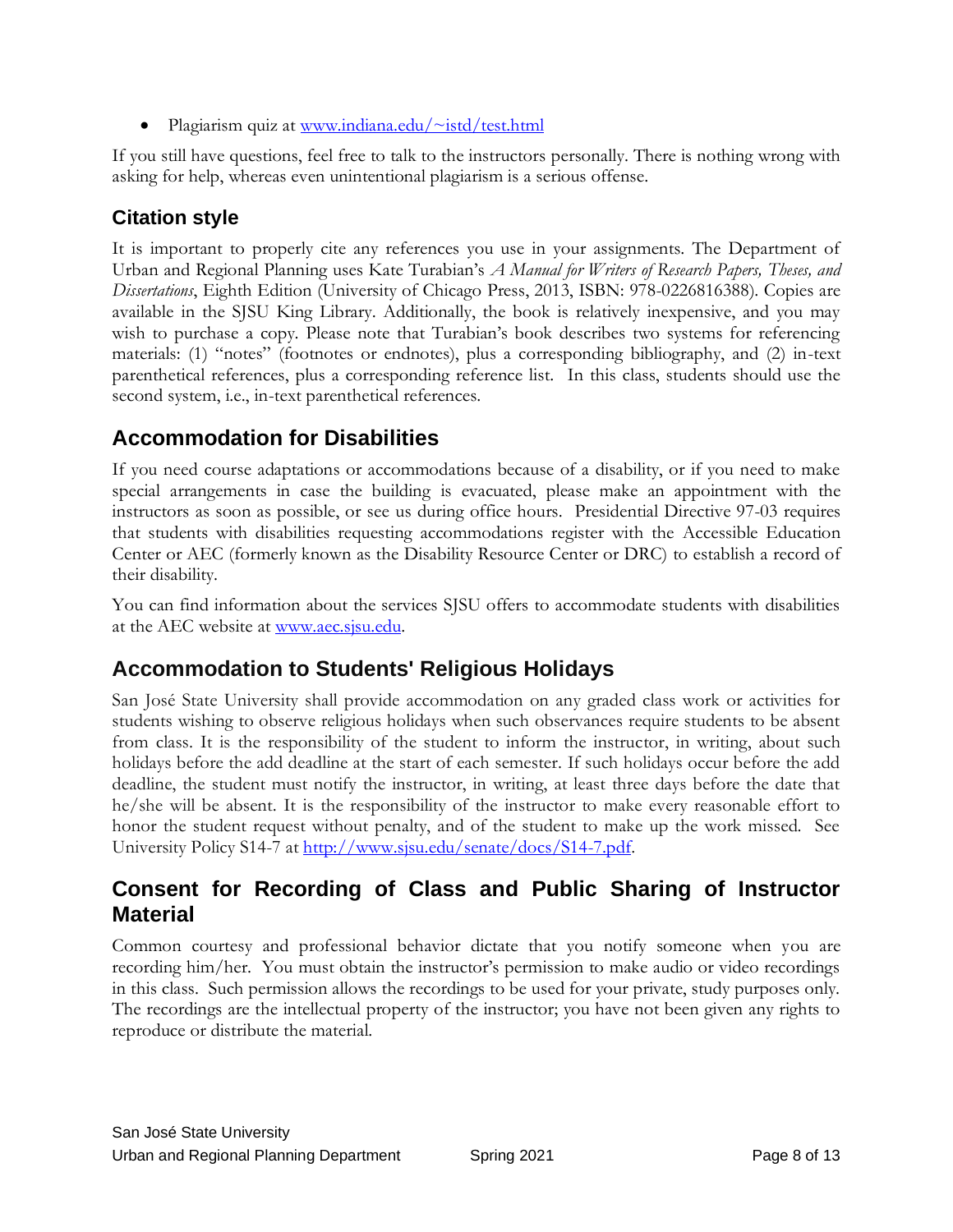# **Library Liaison**

The SJSU Library Liaison for the Urban and Regional Planning Department is Ms. Peggy Cabrera. If you have questions, you can contact her at: peggy.cabrera@sisu.edu or 408-808-2034.

# **SJSU Writing Center**

The SJSU Writing Center is located in Room 126 in Clark Hall. It is staffed by professional instructors and upper-division or graduate-level writing specialists from each of the seven SJSU colleges. Our writing specialists have met a rigorous GPA requirement, and they are well trained to assist all students at all levels within all disciplines to become better writers. To make an appointment or refer to the numerous online resources offered through the Writing Center, visit the Writing Center website at [http://www.sjsu.edu/writingcenter.](http://www.sjsu.edu/writingcenter)

# **SJSU Counseling and Psychological Services**

The SJSU Counseling and Psychological Services office is located on the corner of Seventh Street and San Fernando Street, in Room 201, Administration Building. Professional psychologists, social workers, and counselors are available to provide consultations on issues of student mental health, campus climate or psychological and academic issues on an individual, couple, or group basis. To schedule an appointment or learn more information, visit [Counseling and Psychological Services](http://www.sjsu.edu/counseling)  [website](http://www.sjsu.edu/counseling) at [http://www.sjsu.edu/counseling.](http://www.sjsu.edu/counseling)

# **Dropping and Adding**

Students are responsible for understanding the policies and procedures about add/drop, grade forgiveness and related topics. Refer to the current semester's [Catalog Policies](http://info.sjsu.edu/static/catalog/policies.html) section at [https://catalog.sjsu.edu/content.php?catoid=2&navoid=98.](https://catalog.sjsu.edu/content.php?catoid=2&navoid=98) Add/drop deadlines can be found on the current SJSU academic year calendar document on the SJSU [Academic Calendars webpage](http://www.sjsu.edu/provost/services/academic_calendars/) at: [https://www.sjsu.edu/provost/resources/academic-calendars/index.php.](https://www.sjsu.edu/provost/resources/academic-calendars/index.php) The [Late Drop Policy](http://www.sjsu.edu/aars/policies/latedrops/policy/) is available at:<https://www.sjsu.edu/aars/forms-resources/late-drops.php> for undergraduate students and at:<https://www.sjsu.edu/gape/forms/> for graduate students. All students should be aware of the current deadlines and penalties for dropping classes.

Information about the latest changes and news is available at the [Advising Hub](http://www.sjsu.edu/advising/) at [http://www.sjsu.edu/advising/.](http://www.sjsu.edu/advising/)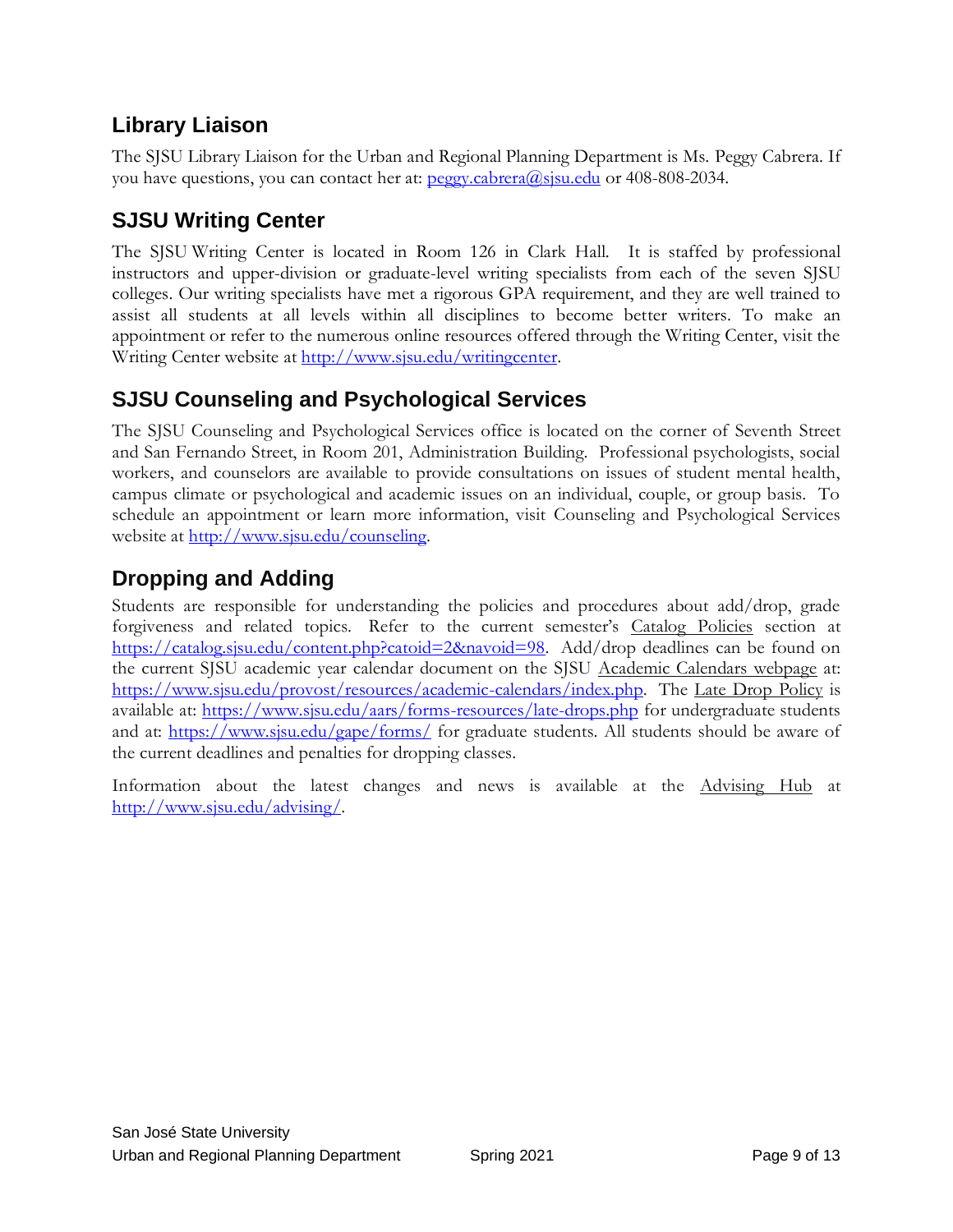### **URBP 241 – PLANNING SUSTAINABLE CITIES SPRING 2021 COURSE SCHEDULE**

Special thanks to URBP Lecturer Rob Eastwood for identifying most of the class readings.

| Date          | Topic                                                                                 | Reading                                                                                                                                                                                                                                                                                                                                                                                                                                                                                                                                                                                                                                       | Memo/Paper Due                |
|---------------|---------------------------------------------------------------------------------------|-----------------------------------------------------------------------------------------------------------------------------------------------------------------------------------------------------------------------------------------------------------------------------------------------------------------------------------------------------------------------------------------------------------------------------------------------------------------------------------------------------------------------------------------------------------------------------------------------------------------------------------------------|-------------------------------|
| Jan. 28, 2021 | Introduction                                                                          | Syllabus; other handouts provided                                                                                                                                                                                                                                                                                                                                                                                                                                                                                                                                                                                                             | None                          |
| Feb. 4, 2021  | Sustainability Theory                                                                 | 1) Wheeler, Stephen B. Planning for<br>Sustainability 2013. Chap. 1-3.<br>Found at:<br>http://ebookcentral.proquest.com.li<br><u>baccess.silibrary.org/lib/sisu/detail.</u><br>action?docID=1221513<br>2) Wright, Diana and Meadows,<br>Donella H. Thinking in Systems: A<br>Primer, pp.106-141. 2008. Found at:<br>http://ebookcentral.proquest.com.li<br><u>baccess.sjlibrary.org/lib/sjsu/reader</u><br>$\frac{\text{action?ppg}=151\&\text{docID}=430143\&}{}$<br>tm=1503030341815<br>3) TED Talk: Steffen, Alex. "The<br>Route to Sustainable Future." 2005.<br>https://www.ted.com/talks/alex_st<br>effen sees a sustainable future?lan | Reading<br>Memo for<br>Feb. 4 |
| Feb. 11, 2021 | Our Economy,<br>Economic and<br>Population Growth, and<br><b>Environmental Limits</b> | guage=en<br>1) Heinberg, Richard. The End of<br>Growth, Adapting to Our New Economic<br>Reality. 2011, Chapter 1. Found at:<br>http://ebookcentral.proquest.com.li<br>baccess.sjlibrary.org/lib/sjsu/detail.<br>$\arctan$ ?docID=714579<br>2) Meadows, Donella & Dennis,<br>Randers, Jorgen. The Limits to<br>Growth: the 30-Year Update. 2004.<br>(Summary/Synopsis). Found at:<br>http://donellameadows.org/archive<br>$s/a$ -synopsis-limits-to-growth-the-<br>30-year-update<br>3) TED Talk: Lerner, Jaime. "A<br>Song of the City." 2008.<br>https://www.ted.com/talks/jaime 1<br>erner sings of the city#t-921370                       |                               |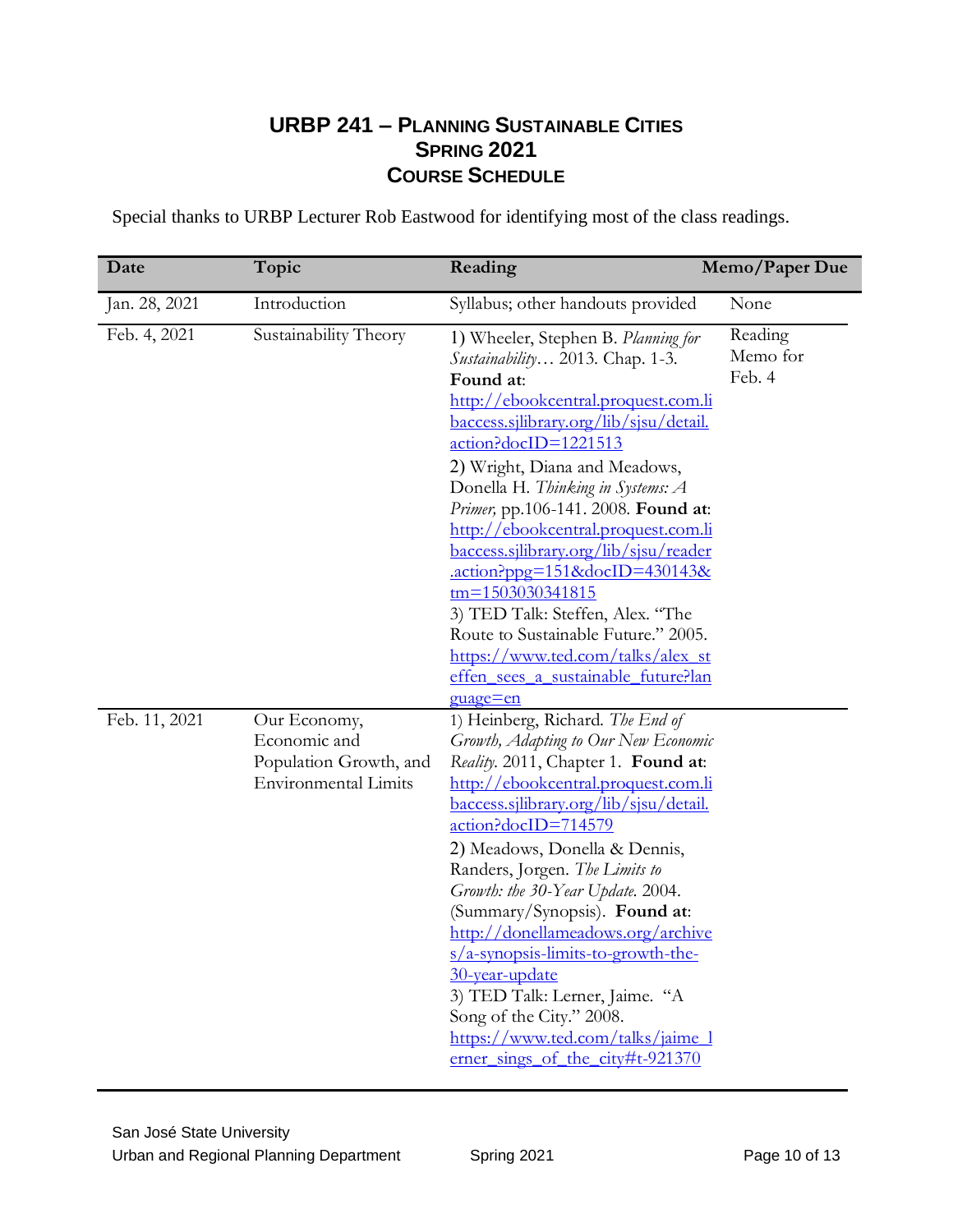| Feb. 25, 2021 | Current Environmental<br>Challenges                                      | 1) Heinberg, Richard. Chapter 3.<br>Found at:<br>http://ebookcentral.proquest.com.li<br><u>baccess.silibrary.org/lib/sisu/detail.</u><br>action?docID=714579<br>2) Matthews, Susan. The End of the<br>Story (Review of The Inhabitable<br>Earth, by David Wallace-Wells).<br>Slate, February 2019. Available on<br>Canvas.<br>3) U.S. Global Change Research<br>Program. 2014 National Climate<br>Assessment Found at:<br>http://nca2014.globalchange.gov/                                                                                                                                              | Reading<br>Memo for<br>Feb. 11 & 25<br>readings<br>Assignment 1<br>(by 4:30 p.m.) |
|---------------|--------------------------------------------------------------------------|---------------------------------------------------------------------------------------------------------------------------------------------------------------------------------------------------------------------------------------------------------------------------------------------------------------------------------------------------------------------------------------------------------------------------------------------------------------------------------------------------------------------------------------------------------------------------------------------------------|-----------------------------------------------------------------------------------|
| Mar. 4, 2021  | Socioeconomic<br>Challenges and a<br>Paradigm Shift to<br>Sustainability | 1) Heinberg, Richard. Chapter 6.<br>Found at:<br><u> http://ebookcentral.proquest.com.li</u><br>baccess.sjlibrary.org/lib/sjsu/detail.<br>action?docID=714579<br>2) Oxfam. An Economy for the $1\%$ .<br>2017. Download at:<br>$\frac{\text{https://policy-}}{\text{http://policy-}}$<br>practice.oxfam.org.uk/our-<br>work/inequality/an-economy-for-<br>the-one-percent<br>3) TED Talk: Rockström, Johan.<br>"Let the Environment Guide Our<br>Development. 2010<br>https://www.ted.com/talks/johan<br><u>rockstrom let the environment gu</u><br>ide_our_development?language=en<br><u>#t-154974</u> | Term Paper<br>Outline (1-2<br>$pp.$ )                                             |
| Mar. 11, 2021 | Land Use Planning and<br>Sustainability:<br>Methodology and Tools        | 1) Wheeler, Stephen. Chapters 6<br>and 12. Found at:<br>http://ebookcentral.proquest.com.li<br><u>baccess.sjlibrary.org/lib/sjsu/detail.</u><br>action?docID=1221513<br>2) Sustainable San Mateo. Indicators<br>for a Sustainable San Mateo County.<br>2016. Found at:<br>http://www.sustainablesanmateo.or<br>g/home/indicators-report/                                                                                                                                                                                                                                                                | Reading<br>Memo for<br>Mar. 4 & Mar.<br>11 readings                               |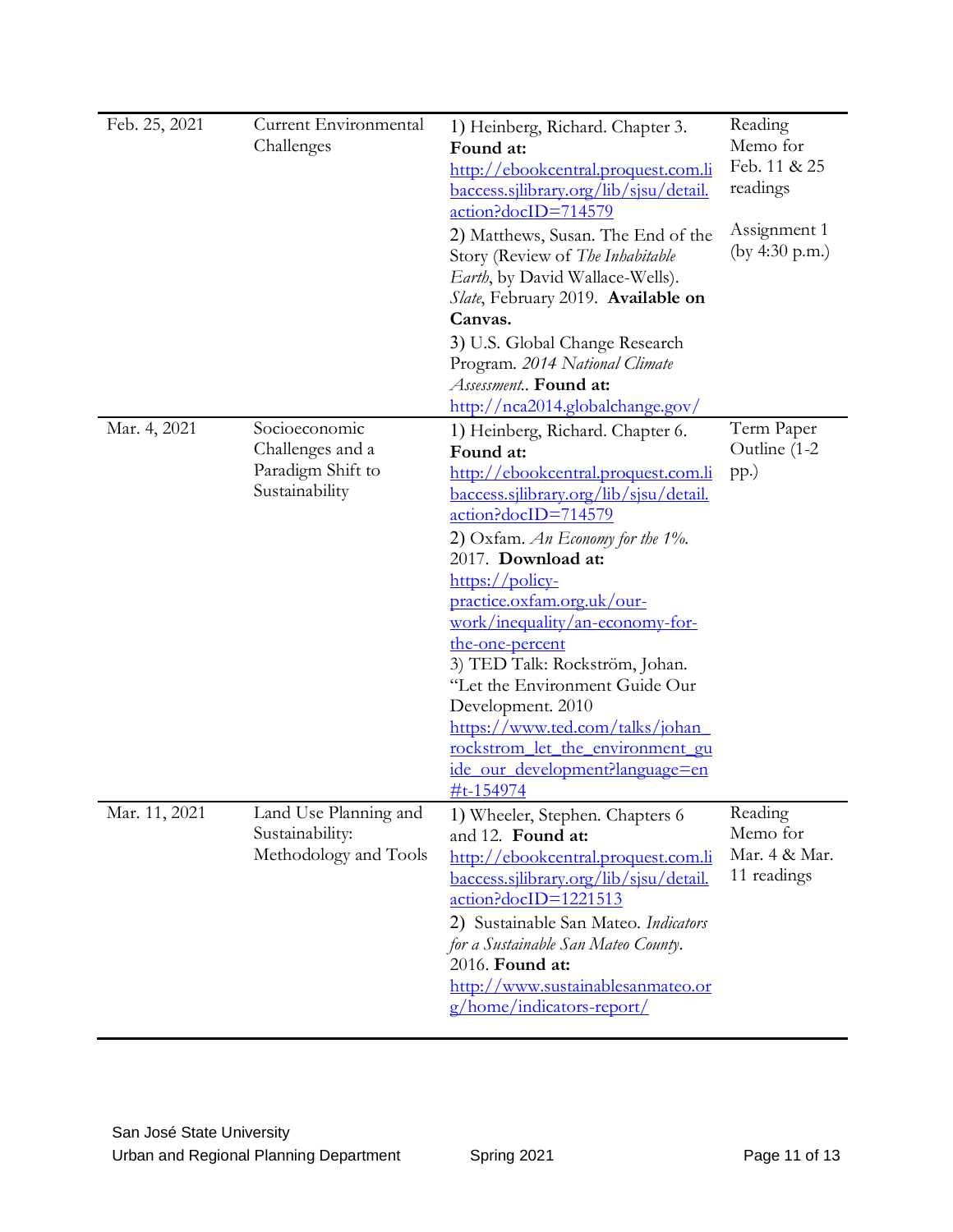| Mar. 25, 2021 | Sustainability Planning<br>in Practice: Principles        | 1) Newman, Peter; Beatley,<br>Thomas; and Boyer, Heather.<br>Resilient Cities – Overcoming Fossil Fuel<br>Dependence. 2017 Ch 2, 3. Found at:<br>https://link-springer-<br>com.libaccess.sjlibrary.org/content/<br><u>pdf/10.5822%2F978-1-61091-686-</u><br><u>8.pdf</u><br>2) Heinberg, Richard and Fridley,<br>David, Our Renewable Future, 2016,<br>Chapters 9 & 10. Found at:<br>http://ourrenewablefuture.org/intr<br>oduction/<br>3) Howard, Ebenezer, "The Town<br>Country Magnet" in Garden Cities of<br>Tomorrow. 1898. Found at:<br>https://archive.org/details/gardenc<br>itiestom00howagoog<br>4) TED Talk: Green, Michael.<br>"How Can We Make the World a<br>Better Place in 2030." 2015<br>https://www.ted.com/talks/michae<br><u>I green how we can make the w</u><br><u>orld a better place by 2030?langu</u><br><u>age=en#t-867623</u> | Assignment 2<br>(by 4:30 p.m.)                         |
|---------------|-----------------------------------------------------------|----------------------------------------------------------------------------------------------------------------------------------------------------------------------------------------------------------------------------------------------------------------------------------------------------------------------------------------------------------------------------------------------------------------------------------------------------------------------------------------------------------------------------------------------------------------------------------------------------------------------------------------------------------------------------------------------------------------------------------------------------------------------------------------------------------------------------------------------------------|--------------------------------------------------------|
| Apr. 8, 2021  | Sustainability Planning:<br><b>International Examples</b> | 1) Beatley, Timothy. Green Urbanism.<br>Learning from European Cities. 2000.<br>Chapters 8 & 9. Found at:<br>http://www.academia.edu/1039964<br>6/Green Urbanism Learning Fro<br>m European Cities<br>2) State of Green. Copenhagen -<br>Solutions for Sustainable Cities.<br>(Available on Canvas)<br>3) World Bank. Three Big Ideas to<br>Achieve Sustainable Cities and<br>Communities. Found at:<br>https://www.worldbank.org/en/ne<br>ws/immersive-<br>story/2018/01/31/3-big-ideas-to-<br>achieve-sustainable-cities-and-<br>communities<br>4) Video: C-40 Cities. "We Live<br>Here Together." 2017.<br>https://www.youtube.com/watch?v<br>$=QxG1eLGQ4Ik$                                                                                                                                                                                          | Reading<br>Memo for<br>Mar. 25 &<br>Apr. 8<br>readings |